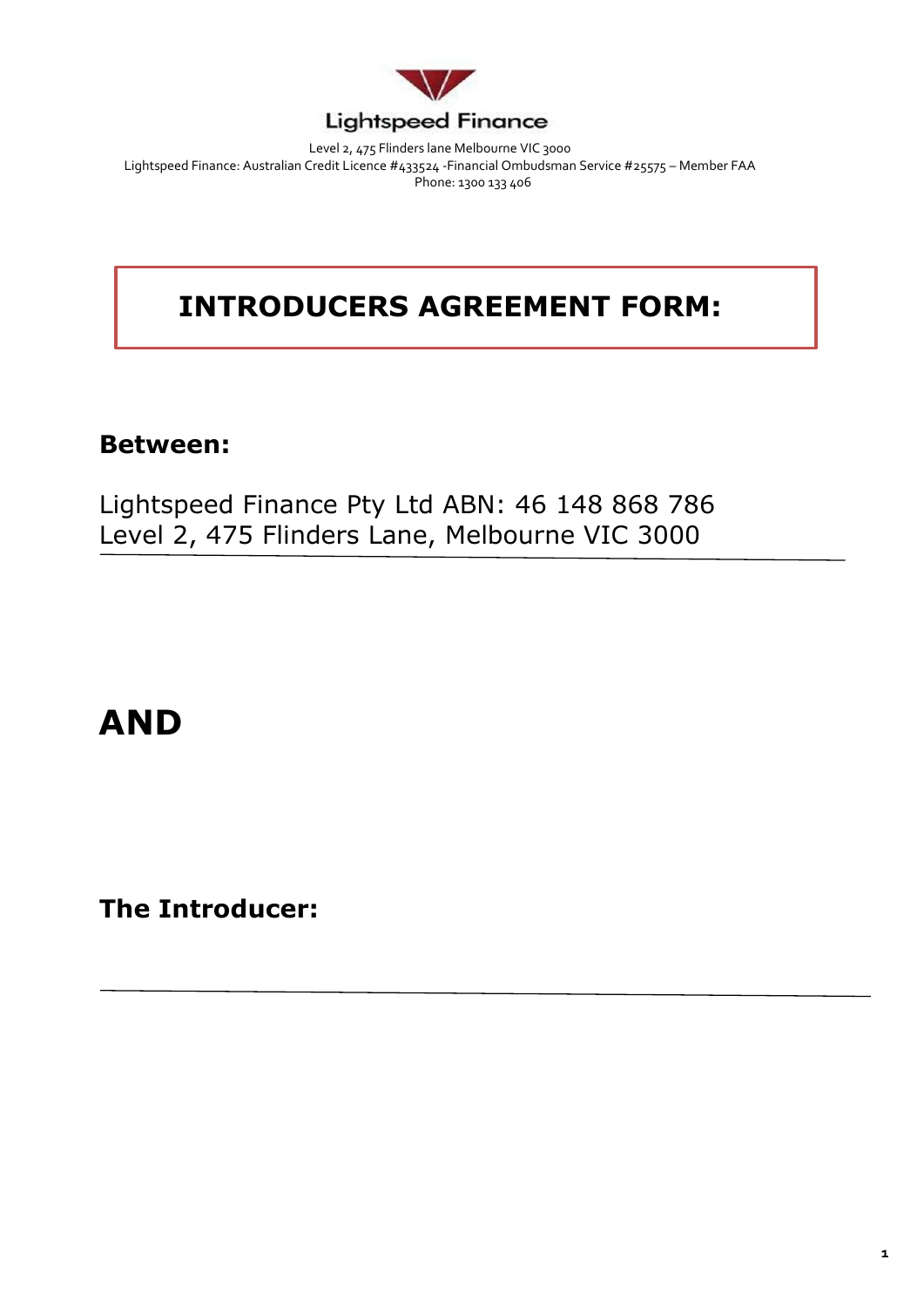

Level 2, 475 Flinders lane Melbourne VIC 3000 Lightspeed Finance: Australian Credit Licence #433524 -Financial Ombudsman Service #25575 – Member FAA Phone: 1300 133 406

### **-AGREEMENT CONTRACT-**

Type of Introducer:



Broker **Referral** 

**Signatures to this Introducer:**

Print Name

Sign Name Date

**Signatures on behalf of Lightspeed:**

Print Name

Sign Name Date

**Bank Details of Introducer:**

Bank Name **Account Name** Account Name

Bank Account Number: BSB:

2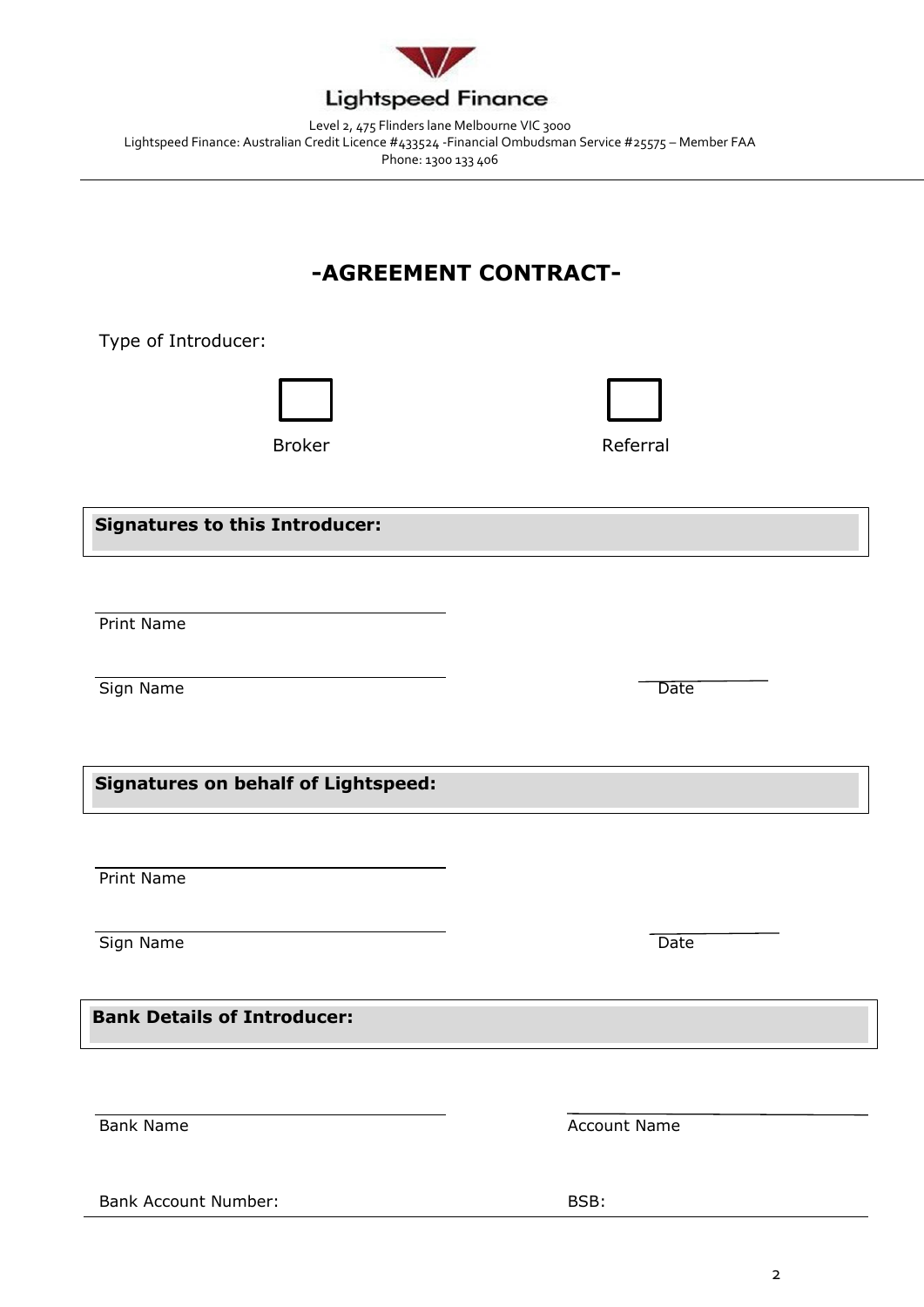

Level 2, 475 Flinders lane Melbourne VIC 3000 Lightspeed Finance: Australian Credit Licence #433524 -Financial Ombudsman Service #25575 – Member FAA

Phone: 1300 133 406

#### **1. BACKGROUND**

a) Lightspeed is in the business of providing short term finance

b) The Introducer is a licensed finance broker or a referring party.

c) The Introducer wishes to introduce loans to Lightspeed.

d) Lightspeed has agreed with the Introducer that it may introduce loans to Lightspeed on the terms and conditions of this document.

#### **2. LOAN INTRODUCTION**

a) The Introducer will endeavour to introduce loans to Lightspeed on behalf of the Introducer's client or clients ("the Borrower").

b) The Introducer must ensure and covenants to Lightspeed that each loan introduced to Lightspeed will at all times comply with the terms of this document and any instruction issued by Lightspeed to the Introducer from time to time.

c) The Introducer must use its best endeavours to ensure that the information provided to Lightspeed in relation to introduced loans is accurate.

d) The Introducer is an independent contractor with respect to Lightspeed and nothing contained in this document shall be construed as giving rise to any relationship of partnership, agency, employment or joint venture between the Introducer and Lightspeed. e) The Introducer must not hold itself out or otherwise do or make or permit or acquiesce in the doing or making of any act or statement which would lead another person to believe that the Introducer was a partner, agent, employee or joint venture of Lightspeed. The Introducer has no authority to act on behalf of Lightspeed in any capacity or to bind Lightspeed to any arrangement with any party. f) Without limiting any other provision in this document, the Introducer shall be responsible for all of the acts, omissions and defaults of the Introducer's representatives and any act, matter, thing, default or omission by or on behalf of an Introducer's representatives shall be deemed, for all purposes, to be an act, matter, thing, default or omission by the Introducer.

#### **3. COMMISSION**

a) For each loan that is approved and settled as a result of the introduction by the Introducer, Lightspeed will pay to the Introducer a commission.

b) Lightspeed will not pay the Introducer any trail commission.

c) The Introducer shall, subject to the Finance Brokers

Control Act 1975 and any other applicable law, determine its upfront commission and agree on such commission with the Borrower.

d) The maximum commission payable to the Introducer is 2% of the loan amount.

e) The Introducer will notify Lightspeed of the commission agreed by the Borrower and Introducer and the commission will be included as an establishment fee in the loan documents.

f ) Lightspeed shall pay the commission due to the Introducer on settlement date of the loan, or as soon as practicable thereafter.

#### **4. OBLIGATIONS OF INTRODUCER**

a) The Introducer, and its representatives or agents, must at all times comply with the terms of this document.

b) The Introducer, and its representatives or agents, must at all times act with a high degree of professional skill, care and diligence and in accordance with good mortgage origination and management practice.

c) The Introducer, and its representatives or agents, must at all times act in a manner such that it protects the interests of Lightspeed.

d) Without limiting the general obligations pursuant to clause

3(a), the Introducer will (and will ensure that its representatives or agents will):

i. Provide to Lightspeed all information that comes to the Introducer's attention which may be relevant to Lightspeed's decision whether or not to approve an application made in the name of a Borrower;

ii. Comply with all applicable laws and regulations in the conduct of its business including Privacy Laws and the UCCC;

iii. Protect the privacy of personal information about any party received or created and ensure that such information is kept securely and destroyed securely; iv. Ensure that all relevant licences, registrations, permits and authorities for the conduct of the Introducer's business are held to perform its obligations arising pursuant to this document;

v. Act honestly in its dealings with all parties and not engage in misleading, deceptive or unethical conduct; vi. Maintain professional indemnity insurance with a responsible insurer for a minimum amount of \$1,000,000.00;

vii. Provide to Lightspeed, upon 14 days notice, a copy of the Introducer's current professional indemnity insurance

policy, or any other documents related to the Introducer's insurance;

viii. Assist in the resolution of any complaint made by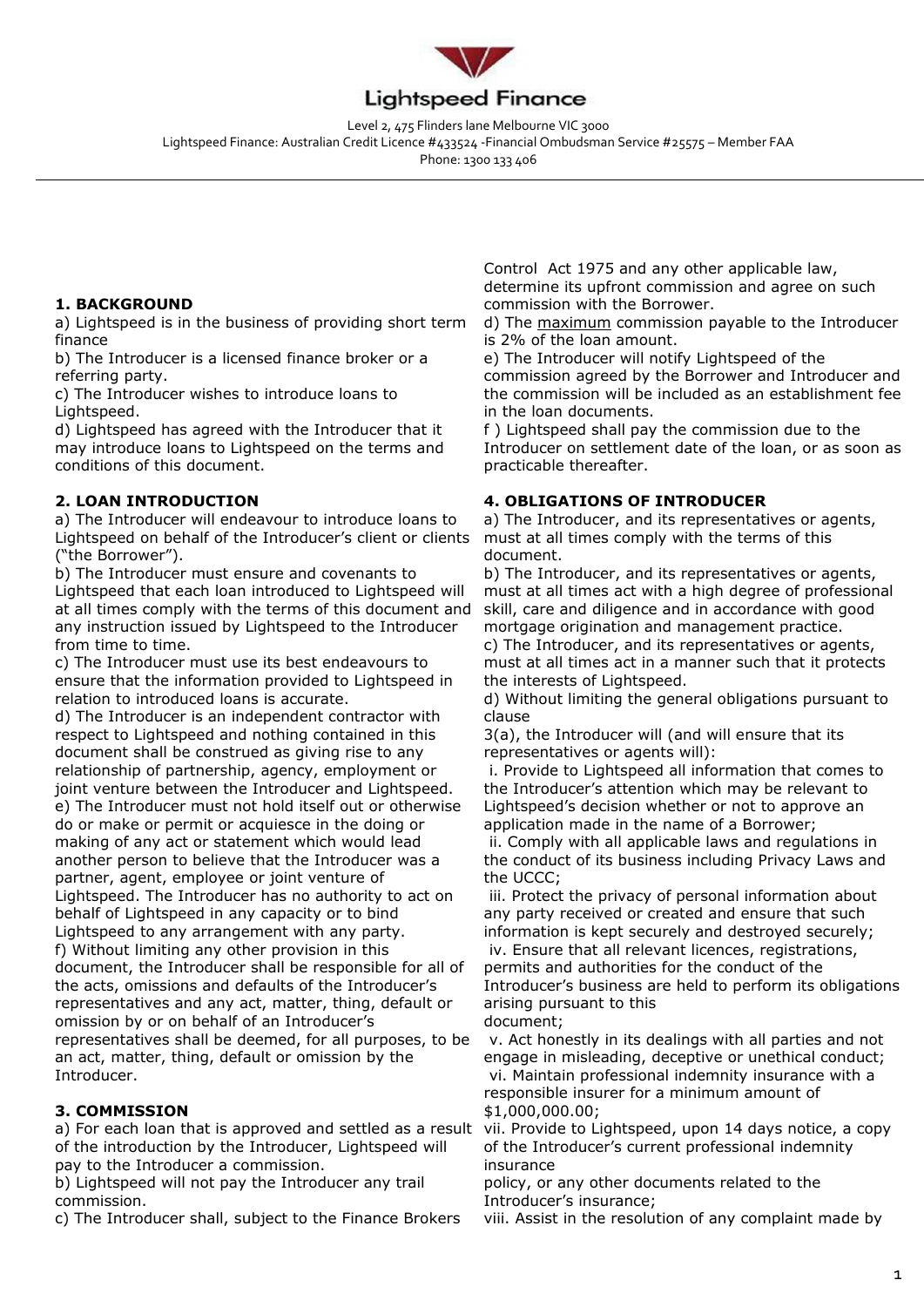

Level 2, 475 Flinders lane Melbourne VIC 3000 Lightspeed Finance: Australian Credit Licence #433524 -Financial Ombudsman Service #25575 – Member FAA

Phone: 1300 133 406

any person or any dispute resolution process undertaken by

Lightspeed or any enquiry or investigation required by any authorised body;

ix. Keep or cause to be kept proper separate records and files in relation to each of the loans settled by Lightspeed and provide, collect and maintain such information as Lightspeed may from time to time in writing reasonably require to be provided collected or maintained in respect of its settled loans. The Introducer shall allow Lightspeed to take copies of any such records and files

x. Comply with all applicable laws and regulations in the conduct of its business including Privacy Laws and the UCCC;

xi. Protect the privacy of personal information about any party received or created and ensure that such information

is kept securely and destroyed securely;

xii. Ensure that all relevant licences, registrations, permits and authorities for the conduct of the business are held to perform its obligations under this document;

xiii. Act honestly in its dealings with all parties and not engage in misleading, deceptive or unethical conduct;

#### **5. WARRANTIES BY INTRODUCER**

a) The Introducer warrants, represents and undertakes to Lightspeed that:

i. It has been formed in accordance with all legal and statutory requirements relevant to it, its mode of operation and its fields of financial and business operations and it is presently existing and operating in accordance with all legal and statutory requirements and holds all necessary licences, permits or other authorisations in respect thereof;

ii. It is empowered and has full power and authority to enter into and be bound by the terms and conditions of this document;

iii. No disciplinary processes or legal actions are pending

against the Introducer;

iv. In respect of each and every loan settled by Lightspeed from time to time, the Introducer has no knowledge of any facts, circumstances or conditions with respect to such settled loan/s, each Borrower or a Borrower's credit standing in respect of such settled loan that may reasonably be expected to cause a prudent lender to regard a loan as an unacceptable investment or materially adversely affect the value or marketability of such settled loan;

v. It will:

1. Observe the Privacy Laws in respect of all personal information disclosed by Lightspeed to the Introducer

or collected on behalf of Lightspeed by the Introducer pursuant to this document;

2. Only use the personal information for the purpose of fulfilling its obligations pursuant to this document and not for purposes that are not provided for in this document;

3. take all reasonable measures to ensure that personal information held in connection with this document is

protected against misuse or loss and against unauthorised access, use, modification or disclosure and that only authorised personnel have access to personal information;

and

4. promptly follow any reasonable direction of Lightspeed in relation to personal information. b) The warranties and indemnities contained in this document:

i. Will be deemed to be repeated at the time each loan is settled;

ii. Will continue in full force and effect notwithstanding the termination of this document.

#### **6. INDEMNITIES BY INTRODUCER**

a) The Introducer agrees to indemnify and keep indemnified, Lightspeed from any damages, losses, outgoings, costs, charges or expenses suffered or incurred by Lightspeed directly or indirectly in respect of:

i. Any breach of the Introducer's obligations, warranties, representations and covenants under this document or any error, omission or misrepresentation whether innocent or fraudulent by the Introducer or its representatives or

agents; ii. Any action, claim or demand made or brought in respect of or otherwise arising from or in connection with any breach of any of the warranties contained in this document or the fact that any of those warranties is untrue at any time;

iii. Any settled loan where an insurer fails to indemnify (or gives notice to any person of its intention to deny liability, either wholly or in part, to indemnify) any Borrower and/or Lightspeed under pursuant to a contract of insurance where a claim is or may be made under pursuant to such a contract and such refusal to indemnify results either in whole or in part from any fraud, negligence, misrepresentation, act, omission or default of the Introducer or its representatives or agents;

iv. The provision of any incomplete or inaccurate Borrower data;

v. Any act or omission of an Introducer's representatives or agents;